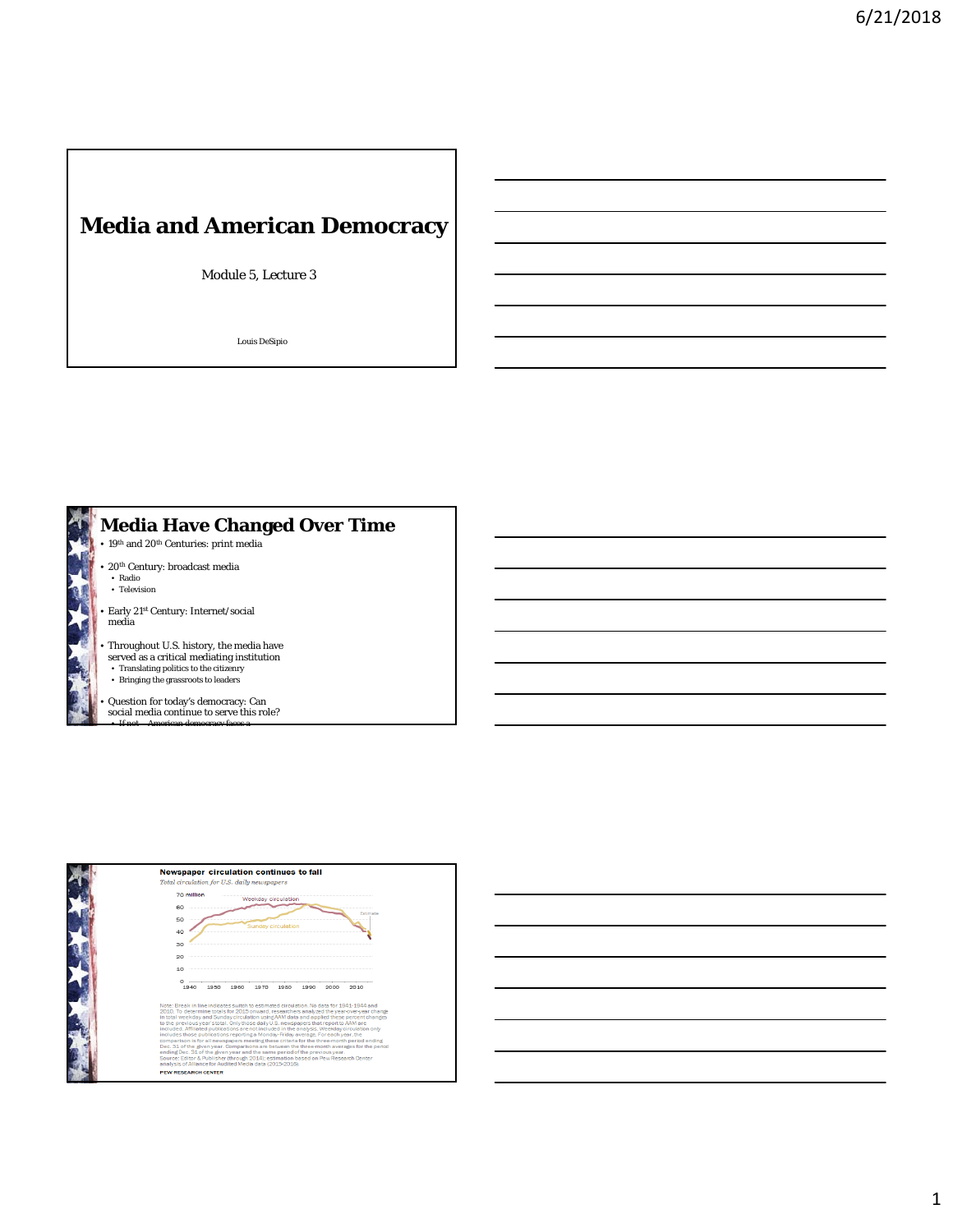

| <u> 1989 - Johann Harry Harry Harry Harry Harry Harry Harry Harry Harry Harry Harry Harry Harry Harry Harry Harry Harry Harry Harry Harry Harry Harry Harry Harry Harry Harry Harry Harry Harry Harry Harry Harry Harry Harry Ha</u> |  | $\overline{\phantom{iiiiiiiiiiiii}}$ |
|--------------------------------------------------------------------------------------------------------------------------------------------------------------------------------------------------------------------------------------|--|--------------------------------------|
|                                                                                                                                                                                                                                      |  |                                      |
|                                                                                                                                                                                                                                      |  | ______                               |
|                                                                                                                                                                                                                                      |  |                                      |
|                                                                                                                                                                                                                                      |  |                                      |
|                                                                                                                                                                                                                                      |  |                                      |
|                                                                                                                                                                                                                                      |  |                                      |
| the control of the control of the control of the control of the control of                                                                                                                                                           |  |                                      |







• People with explicit interests (such as companies) presenting "news" reporting that supports those interests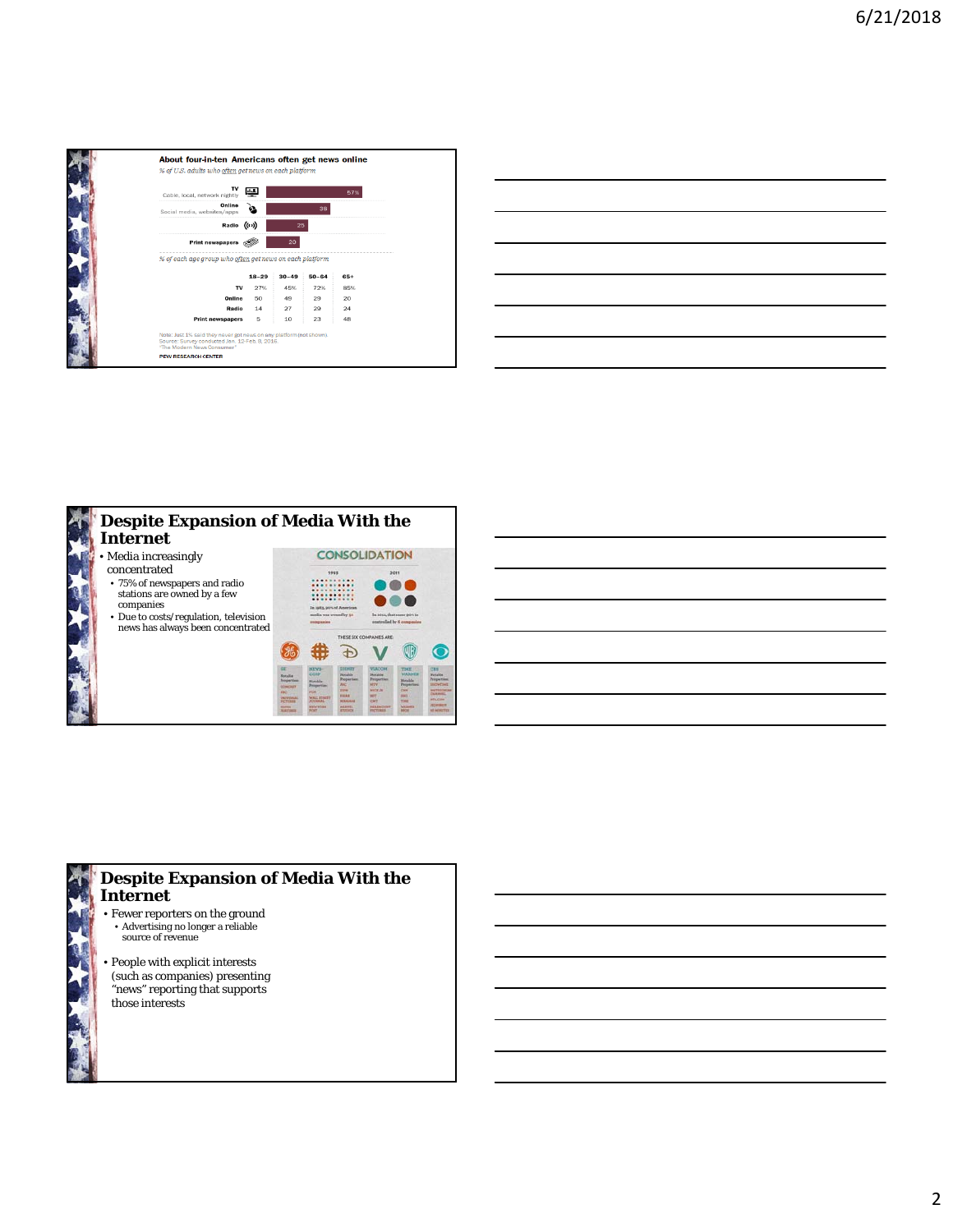

## **Nationalization and Diminishment of Media as Mediating Institution**

• Similar stories broadcast nationally • Minority/fringe opinions hard to come by

• Internet creates wide access at cost of editorial control and accountability

- Return to an earlier era of American politics News that supports our beliefs
- 
- Reduced media role as independent political actor Listen to "Final Words: Cronkite's Vietnam Commentary"
- 



## **Coverage and Influence**

- Factors that influence what gets
- covered and how
- Journalists and their employers
- Topics
- Audience
- How does the media influence public opinion and political discourse?
- Agenda setting: what's news?
- Framing: making the complex understandable
- Priming: how do we evaluate leaders,
- events, issues?



- **Media Bias / "Fake News"**
- $\bullet$  20th Century notion that media should be "Fair and Balanced"
- -
	-
	-
- Ultimately, media depend on ratings to satisfy advertisers/supporters